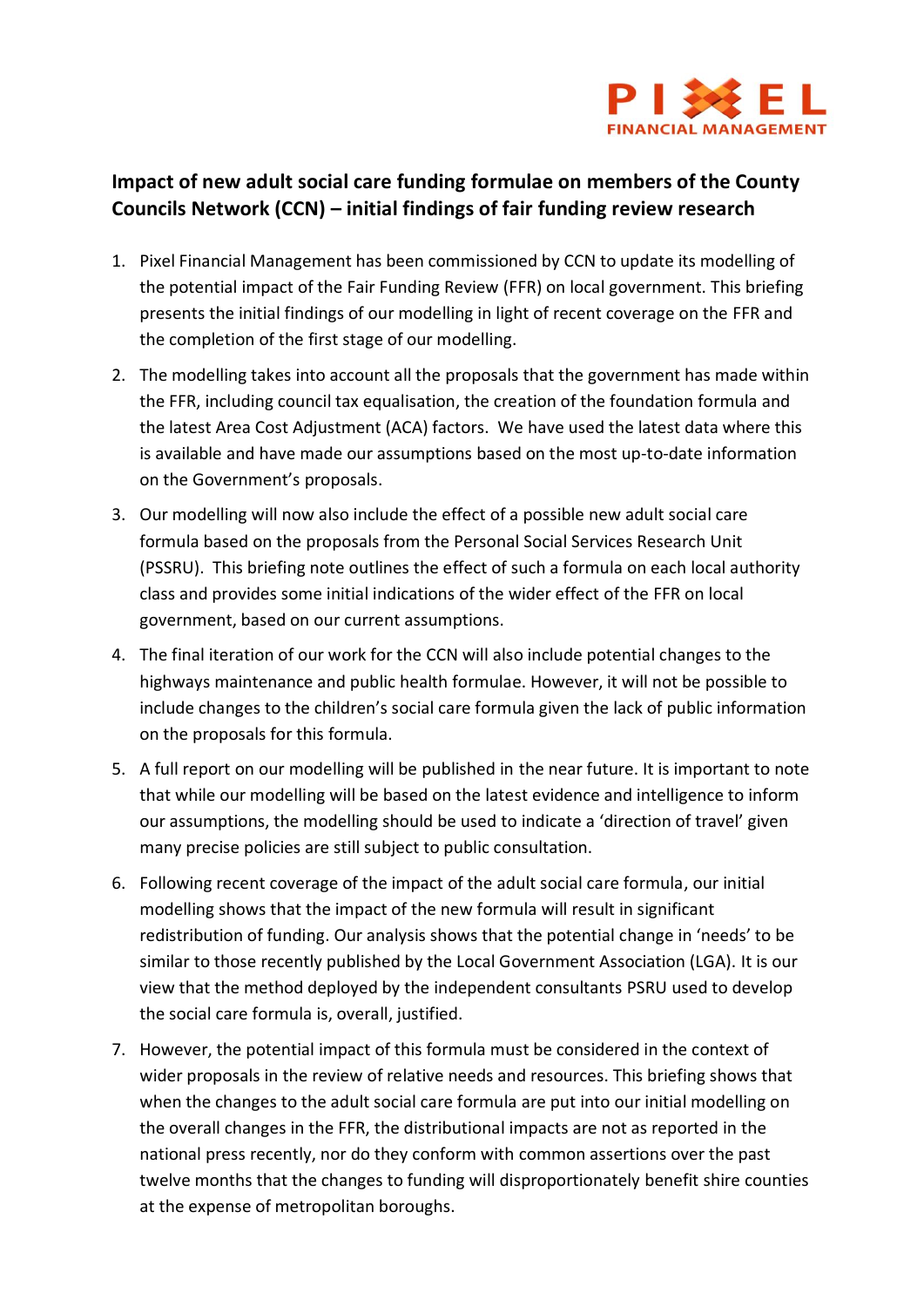### **Background**

8. On 24 January 2020, the Local Government Association (LGA) published indicative figures on the change in needs under the proposed new adult social care relative needs formulae for 2021-22:

[https://www.local.gov.uk/adult-social-care-relative-needs-formulas-lga-illustration](https://www.local.gov.uk/adult-social-care-relative-needs-formulas-lga-illustration-january-2020)[january-2020](https://www.local.gov.uk/adult-social-care-relative-needs-formulas-lga-illustration-january-2020)

9. The report on which these exemplifications were based was written by academics at the PSSRU. The underlying research was commissioned by the Department of Health and MHCLG in 2013:

<https://www.pssru.ac.uk/pub/5143.pdf>

- 10. It is intended that the new formulae for both younger adults (18-64 years) and older people (65+ years) will be based on this research.
- 11. As part our commission with CCN we have modelled the potential impact of the formula.

#### **PSSRU report**

- 12. The work undertaken by PSSRU uses multi-level modelling to predict the social care needs in local authorities. It is based on data from around 60 local authorities. The modelling looks at the variation in expenditure per head between small areas (mostly lower layer super output level).
- 13. In theory, the methodology is very robust. It is based on a large sample of data (over one-third of social care authorities) and the methodology strips-out the effects of previous funding decisions (at the national level) and policy decisions (at the local level). So, although it is based on regression against past spending, it avoids the downside of simple regression against past spending at the local authority level.
- 14. The below summary provides an overview of the independent methodology used by PSSRU to develop the two formulae for older and younger adults. The mechanics of the formulae themselves are replicated in our funding model.

| RNF value (for younger adults)                                         |   |         |           |
|------------------------------------------------------------------------|---|---------|-----------|
| Limiting (significantly) condition 16-64 per capita 16-64              | x | 22.71   |           |
| Living arrangements: share of people living in one-family households   | x | $-3.82$ | $\ddot{}$ |
| Population 16-24 per capita 16-64                                      | x | $-4.40$ | $\ddot{}$ |
| Income Benefits Claimants 16+ (i.e. IS, ESA, and JSA) per capita 16-59 | x | 3.77    | $\ddot{}$ |
| (Constant)                                                             |   | 5.58    |           |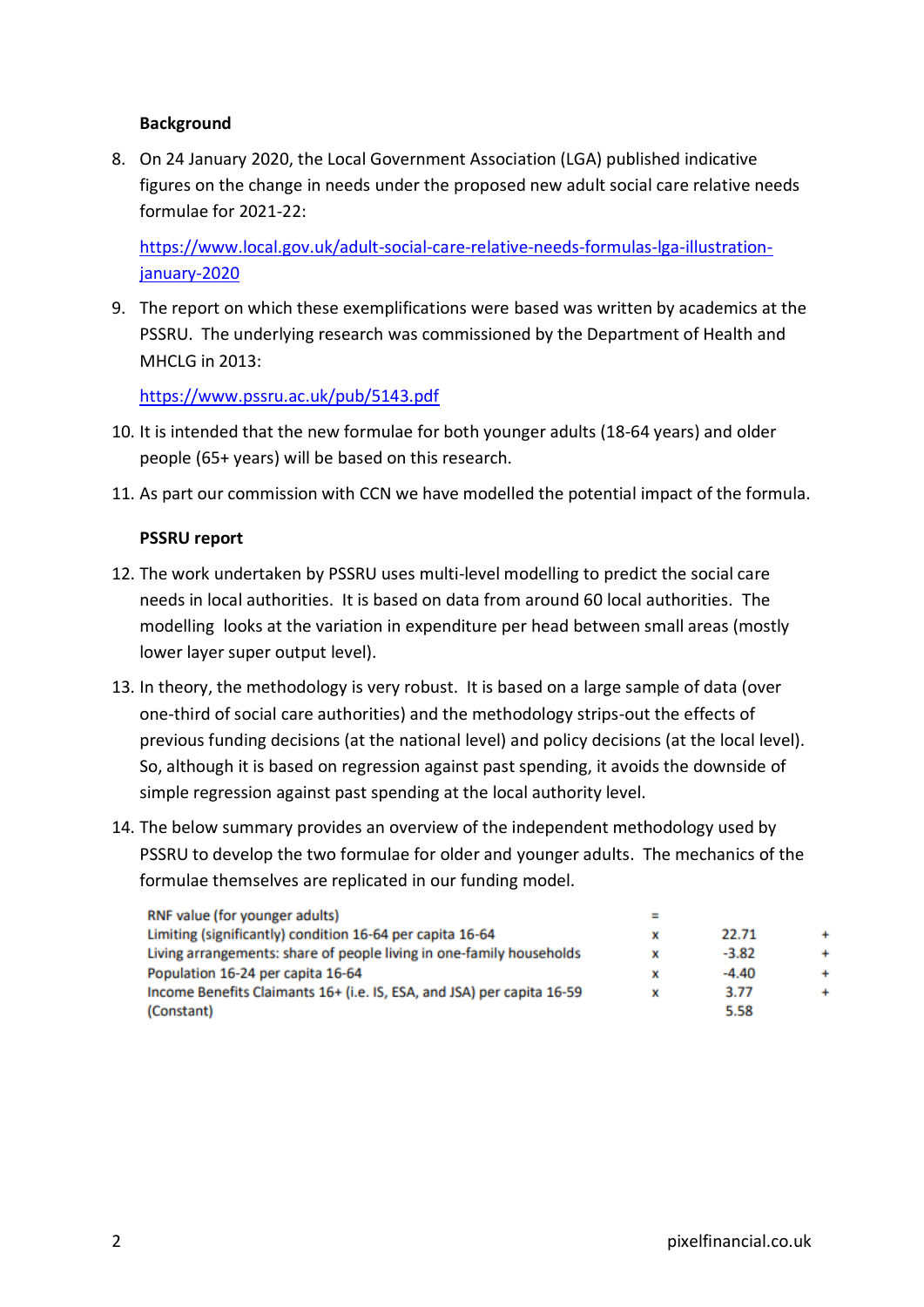| RNF value (for older adults)                                             | ≕ |          |           |
|--------------------------------------------------------------------------|---|----------|-----------|
| Attendance Allowance claimants 65+ per capita 65+                        | x | 29.53    | $\ddot{}$ |
| Limiting (significantly) condition 85+ per capita 65+                    | × | 27.89    | $\ddot{}$ |
| Living arrangements: couple households per household 65+                 | x | $-5.35$  | $\ddot{}$ |
| Pension Credit Claimants 80+ per capita 65+                              | x | 21.13    | $\ddot{}$ |
| Home-owner households 65+ per households 65+ x properties in council tax | × | $-5.95$  | $\ddot{}$ |
| band ABCDE per all properties                                            |   |          |           |
| Home-owner households 65+ per households 65+ x properties in council tax | x | $-14.75$ | $\ddot{}$ |
| band FGH per all properties                                              |   |          |           |
| (Constant)                                                               |   | 14.89    |           |

- 15. The proposed formula will replace the current social care formulae which were implemented in 2005-06. These formulae  $-$  particularly the younger adults formula  $$ has been the subject of significant criticism since its implementation. There were some very serious technical deficiencies in this formula, largely because the data was of poor quality (based on only 17 authorities, and the data was insufficiently "cleaned"). Any replacement of these formulae is bound to result in very different outcomes.
- 16. Many shire counties in the south-east of England were significant losers from the 2005- 06 younger adults formula. A key element in that formula is the very high weighting for the number of claimants of Disability Living Allowance (DLA). Claimant rates were very low in the south-east (and in much of London), whereas they were very high in many metropolitan authorities in the north and the midlands.
- 17. The formulae proposed in the PSSRU paper will certainly be amended and updated before they are implemented in 2021-22. Firstly, the formulae are now a few years outof-date and will need to be refreshed for more recent data. Secondly, some of the proposed indicators are no longer available. The introduction of Universal Credit means that some of the benefits data is no longer available nationwide and alternatives will have to be found (possibly from the Index of Multiple Deprivation). Both these types of revision will change the formula, but they are very unlikely to change the broad "direction of travel".
- 18. We have modelled the proposals for the social care formulae and compared the outcomes to those published in the LGA needs analysis. Our results are not identical, but they are similar. The reasons for the variations, as far as we can see, are caused by (a) possibly using different datasets, (b) using 2016-based population projections rather than population estimates, and (c) using the latest Area Cost Adjustment figures.
- 19. The below table presents the change in projected 'needs' and then applies the changes to estimated funding for adult social care within Settlement Funding Assessment (SFA) This excludes other temporary social care grants outside of SFA.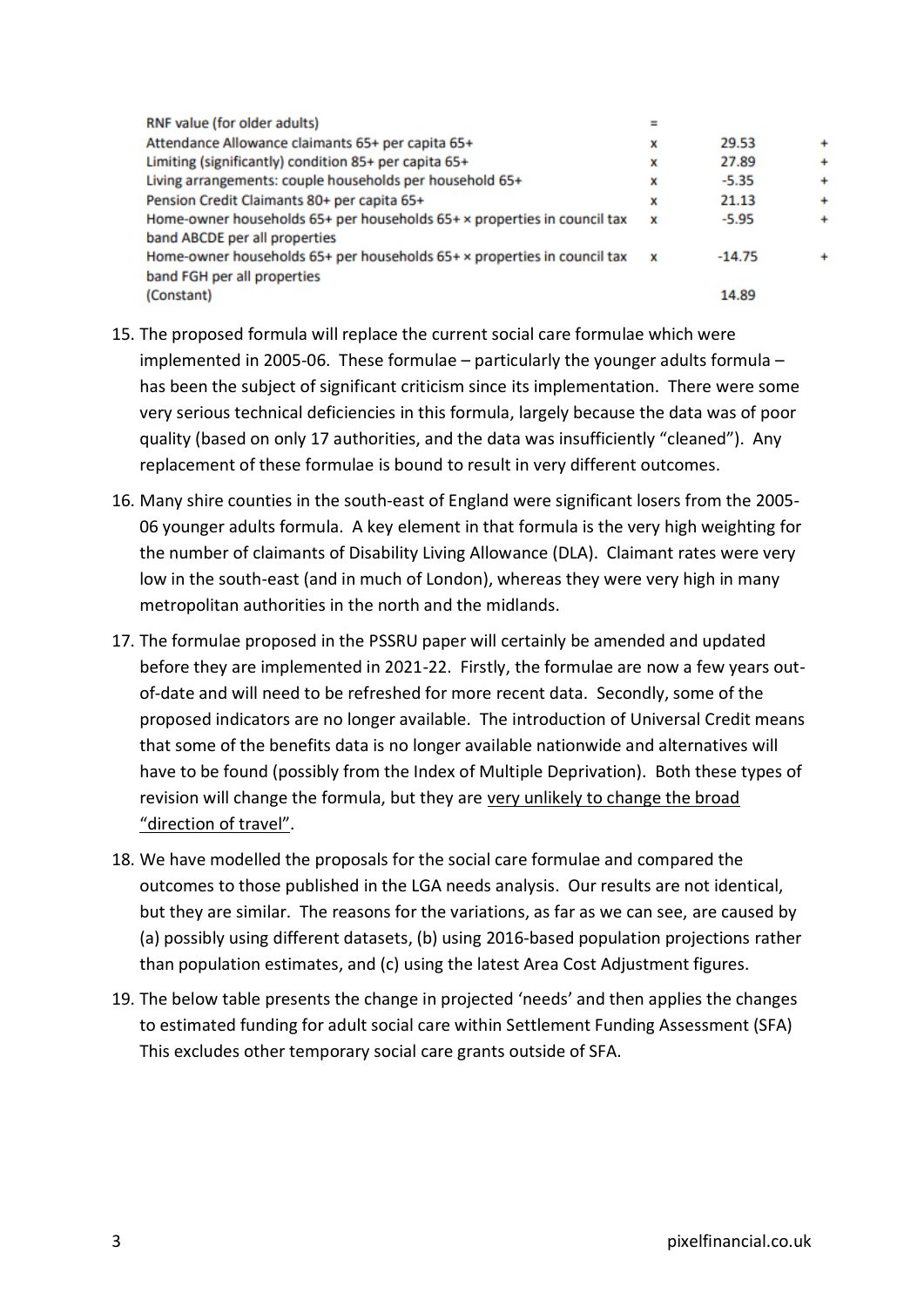## **Table 1 –Estimated change in 'needs' and projected financial redistribution from new adult social care formulae**

|                             | <b>Older People PSS</b>         |           | <b>Younger Adults PSS</b>       |                  |
|-----------------------------|---------------------------------|-----------|---------------------------------|------------------|
|                             | % change<br>in assessed<br>need | Change £m | % change<br>in assessed<br>need | <b>Change £m</b> |
|                             |                                 |           |                                 |                  |
| Metropolitan districts      | $-1.1%$                         | $-16,189$ | $-12.0%$                        | $-165,657$       |
| <b>CCN</b> authorities      | 1.6%                            | 51,315    | 6.9%                            | 135,578          |
| Non-CCN unitary authorities | 4.6%                            | 46,006    | $-3.6%$                         | $-32,411$        |
| Inner London boroughs       | $-18.4%$                        | $-62,267$ | 1.0%                            | 4,156            |
| Outer London boroughs       | $-3.7%$                         | $-18,865$ | 11.7%                           | 58,335           |

- 20. Although the direction of travel is similar to the LGA's needs assessment, our modelling suggests that the cash effects are much less severe than that implied by the findings reported recently in the national media.
- 21. Our estimates suggest that Mets assessed needs would reduce -12.0%, resulting in a £165m lower allocation for younger adults, and a further -1.1% reduction in needs for older people and a £16m lower allocation. In the financial figures reported by the Guardian – which were based on the needs analysis by the LGA but reportedly released by the LGA Labour Group – indicated that "councils in England's most deprived areas" would lose £320m from the younger adults formula.
- 22. Our estimated share of needs for CCN member councils are also lower than those implied by the LGA's figures. In our modelling CCN member councils would gain on both younger adults (+6.9%, £136m) and older people (+1.6%, £51m).
- 23. Are the changes proposed by PSSRU reasonable? Our view is that they are. Certainly, the methodology that PSSRU have followed is robust and independent. And the calculations were based on a substantial dataset. Furthermore, the changes in distribution of funding, particularly for younger adults, correct the errors that were made in the 2005-06 social care formulae.

## **Overall changes in Fair Funding Review**

24. It is crucially important to see the proposed changes in adult social care funding in the context of all the changes proposed in the Fair Funding Review (FFR). Authorities will be rightly concerned if they see isolated figures showing very large losses in funding, particularly for very important services such as social care. Conversely, isolated figures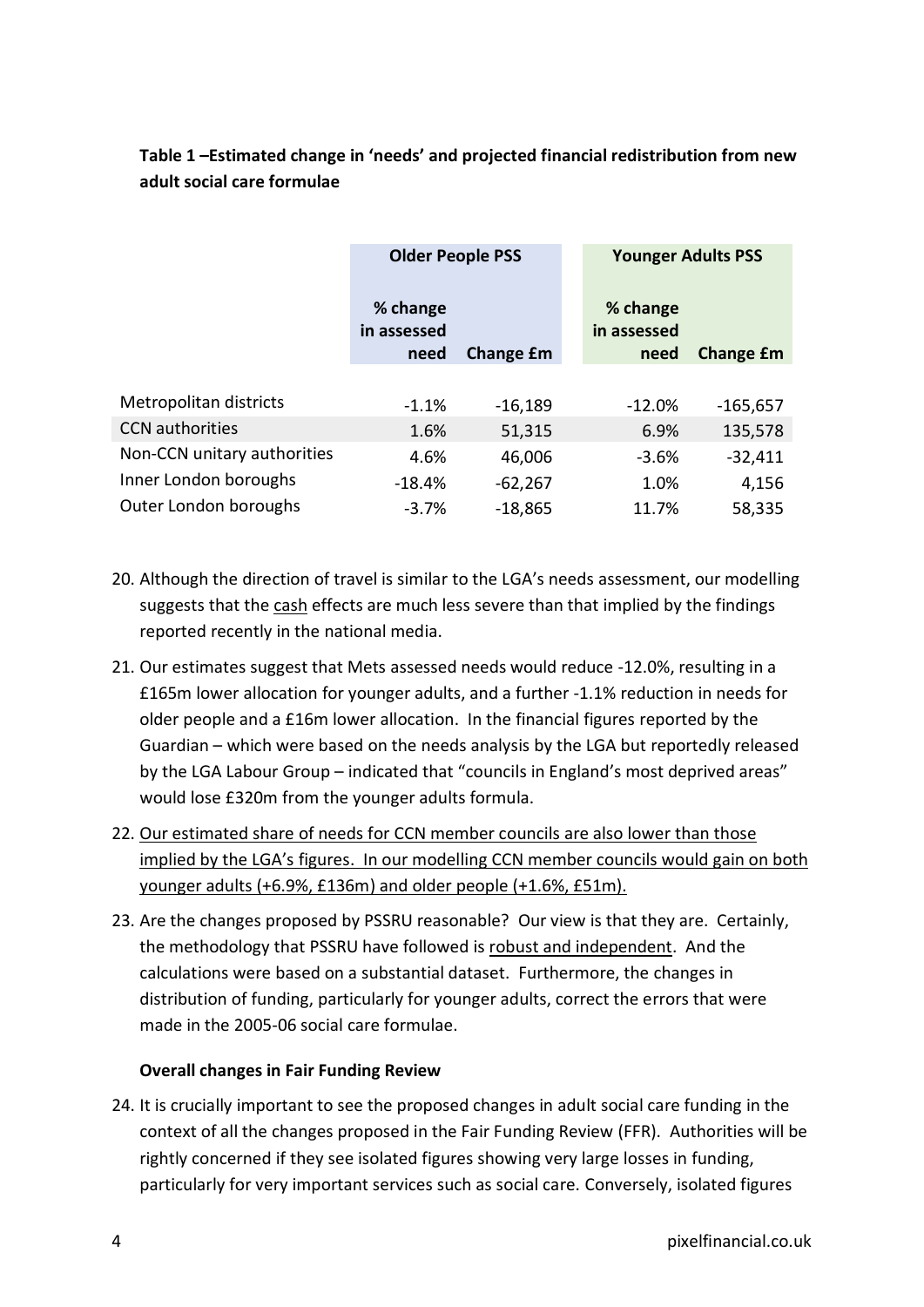that show very large gains for some authorities could be misleading. Not all authorities losing from the proposed adult social care formulae will lose from the FFR overall – and vice versa.

- 25. Therefore, our initial modelling shows the impact when the changes to the adult social care formula are considered with our assumptions on wider changes as part of the review of relative needs and resources.
- 26. The main assumptions used in this first iteration of our modelling are:
	- 2016-based population projections used through the model
	- Assumed notional council tax based on equalisation of 85% of council tax income
	- Area Cost Adjustment factors published by MHCLG in June 2019
	- Population (and ACA factors) used to distribute Foundation Formula (no deprivation factor)
	- Home-to-school transport and concessionary fares transferred to Foundation Formula
	- No change in the formulae for capital financing, fire, highways maintenance or children's (other than to remove home-to-school transport)
	- No adjustment to 'resources' for either parking income, commercial income or fees and charges
- 27. When we apply our modelled changes for the adult social care formula to the current iteration of our model it shows metropolitan authorities are likely to be overall gainers from the FFR, as are CCN member councils. Counties would see the largest cash gains but would remain significantly lower funded on a per head basis compared to other parts of local government. The most significant losers are still likely to be inner London boroughs.

# **Table 2 – Initial forecast outcomes from the overall FFR**

|                        |                              |                              | <b>Funding Assessment (SFA)</b> |               |                                          |  |
|------------------------|------------------------------|------------------------------|---------------------------------|---------------|------------------------------------------|--|
|                        | <b>Current</b><br><b>SFA</b> | <b>Revised</b><br><b>SFA</b> | Change $(f)$                    | Change<br>(%) | <b>Revised</b><br><b>RNF per</b><br>head |  |
|                        |                              |                              |                                 |               |                                          |  |
| Metropolitan districts | 3,902,190                    | 4,150,904                    | 248,714                         | 6.4%          | 342                                      |  |
| <b>CCN</b> authorities | 3,541,288                    | 3,867,157                    | 325,869                         | 9.2%          | 149                                      |  |
| Non-CCN unitary        |                              |                              |                                 |               |                                          |  |
| authorities            | 2,298,578                    | 2,387,484                    | 88,906                          | 3.9%          | 254                                      |  |
| Inner London boroughs  | 1,269,355                    | 953,075                      | $-316,279$                      | $-24.9%$      | 287                                      |  |
| Outer London boroughs  | 1,356,182                    | 1,251,788                    | $-104,394$                      | $-7.7%$       | 215                                      |  |

**Overall change in Settlement**